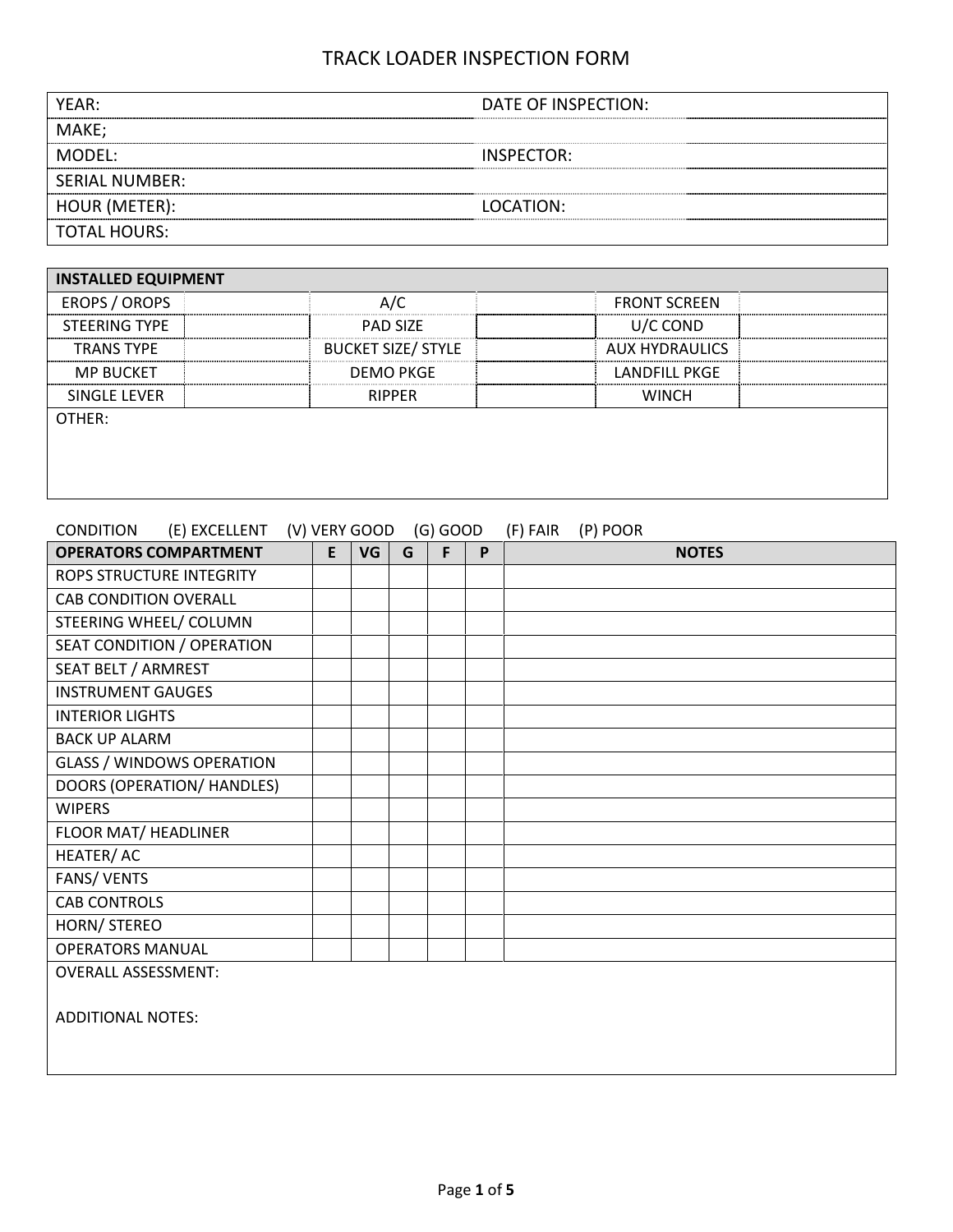| <b>COSMETIC / EXTERIOR</b><br>E<br>VG<br>F<br>G<br>P<br><b>NOTES</b><br>LADDERS / PLATFORMS<br><b>STEPS / GRAB IRON</b><br><b>FENDERS</b><br><b>HOOD CONDITION</b><br>PAINT/ DETAILS<br><b>COUNTERWEIGHT/ RADIATOR</b><br><b>UNDERNEATH</b><br><b>INSPECTION/ ENGINE DOORS</b><br><b>FRONT/ REAR LIGHTS</b><br><b>OVERALL ASSESSMENT:</b><br><b>ADDITIONAL NOTES:</b><br><b>CONDITION</b><br>(E) EXCELLENT<br>(V) VERY GOOD (G) GOOD<br>(F) FAIR<br>(P) POOR<br>E<br>$\mathsf F$<br><b>STRUCTURAL</b><br><b>VG</b><br>G<br>$\boldsymbol{\mathsf{P}}$<br><b>NOTES</b><br>STRUCTURAL DAMAGE<br><b>FRAME CRACKS</b><br><b>LIFT CYLINDER PINS</b><br><b>BUCKET/ Z-BAR PINS</b><br><b>OVERALL ASSESSMENT:</b><br><b>ADDITIONAL NOTES:</b><br><b>CONDITION</b><br>(V) VERY GOOD (G) GOOD<br>(F) FAIR<br>(E) EXCELLENT<br>(P) POOR<br>E<br>F<br>P<br><b>BUCKET</b><br><b>VG</b><br>G<br><b>NOTES</b><br><b>BUCKET MAKE</b><br><b>BUCKET TYPE / SIZE</b><br><b>BUCKET OVERALL CONDITION</b><br><b>BUCKET FLOOR</b><br><b>BUCKET EDGE</b> | <b>CONDITION</b><br>(E) EXCELLENT (V) VERY GOOD |  |  | $(G)$ GOOD | (F) FAIR | (P) POOR |  |
|----------------------------------------------------------------------------------------------------------------------------------------------------------------------------------------------------------------------------------------------------------------------------------------------------------------------------------------------------------------------------------------------------------------------------------------------------------------------------------------------------------------------------------------------------------------------------------------------------------------------------------------------------------------------------------------------------------------------------------------------------------------------------------------------------------------------------------------------------------------------------------------------------------------------------------------------------------------------------------------------------------------------------------|-------------------------------------------------|--|--|------------|----------|----------|--|
|                                                                                                                                                                                                                                                                                                                                                                                                                                                                                                                                                                                                                                                                                                                                                                                                                                                                                                                                                                                                                                  |                                                 |  |  |            |          |          |  |
|                                                                                                                                                                                                                                                                                                                                                                                                                                                                                                                                                                                                                                                                                                                                                                                                                                                                                                                                                                                                                                  |                                                 |  |  |            |          |          |  |
|                                                                                                                                                                                                                                                                                                                                                                                                                                                                                                                                                                                                                                                                                                                                                                                                                                                                                                                                                                                                                                  |                                                 |  |  |            |          |          |  |
|                                                                                                                                                                                                                                                                                                                                                                                                                                                                                                                                                                                                                                                                                                                                                                                                                                                                                                                                                                                                                                  |                                                 |  |  |            |          |          |  |
|                                                                                                                                                                                                                                                                                                                                                                                                                                                                                                                                                                                                                                                                                                                                                                                                                                                                                                                                                                                                                                  |                                                 |  |  |            |          |          |  |
|                                                                                                                                                                                                                                                                                                                                                                                                                                                                                                                                                                                                                                                                                                                                                                                                                                                                                                                                                                                                                                  |                                                 |  |  |            |          |          |  |
|                                                                                                                                                                                                                                                                                                                                                                                                                                                                                                                                                                                                                                                                                                                                                                                                                                                                                                                                                                                                                                  |                                                 |  |  |            |          |          |  |
|                                                                                                                                                                                                                                                                                                                                                                                                                                                                                                                                                                                                                                                                                                                                                                                                                                                                                                                                                                                                                                  |                                                 |  |  |            |          |          |  |
|                                                                                                                                                                                                                                                                                                                                                                                                                                                                                                                                                                                                                                                                                                                                                                                                                                                                                                                                                                                                                                  |                                                 |  |  |            |          |          |  |
|                                                                                                                                                                                                                                                                                                                                                                                                                                                                                                                                                                                                                                                                                                                                                                                                                                                                                                                                                                                                                                  |                                                 |  |  |            |          |          |  |
|                                                                                                                                                                                                                                                                                                                                                                                                                                                                                                                                                                                                                                                                                                                                                                                                                                                                                                                                                                                                                                  |                                                 |  |  |            |          |          |  |
|                                                                                                                                                                                                                                                                                                                                                                                                                                                                                                                                                                                                                                                                                                                                                                                                                                                                                                                                                                                                                                  |                                                 |  |  |            |          |          |  |
|                                                                                                                                                                                                                                                                                                                                                                                                                                                                                                                                                                                                                                                                                                                                                                                                                                                                                                                                                                                                                                  |                                                 |  |  |            |          |          |  |
|                                                                                                                                                                                                                                                                                                                                                                                                                                                                                                                                                                                                                                                                                                                                                                                                                                                                                                                                                                                                                                  |                                                 |  |  |            |          |          |  |
|                                                                                                                                                                                                                                                                                                                                                                                                                                                                                                                                                                                                                                                                                                                                                                                                                                                                                                                                                                                                                                  |                                                 |  |  |            |          |          |  |
|                                                                                                                                                                                                                                                                                                                                                                                                                                                                                                                                                                                                                                                                                                                                                                                                                                                                                                                                                                                                                                  |                                                 |  |  |            |          |          |  |
|                                                                                                                                                                                                                                                                                                                                                                                                                                                                                                                                                                                                                                                                                                                                                                                                                                                                                                                                                                                                                                  |                                                 |  |  |            |          |          |  |
|                                                                                                                                                                                                                                                                                                                                                                                                                                                                                                                                                                                                                                                                                                                                                                                                                                                                                                                                                                                                                                  |                                                 |  |  |            |          |          |  |
|                                                                                                                                                                                                                                                                                                                                                                                                                                                                                                                                                                                                                                                                                                                                                                                                                                                                                                                                                                                                                                  |                                                 |  |  |            |          |          |  |
|                                                                                                                                                                                                                                                                                                                                                                                                                                                                                                                                                                                                                                                                                                                                                                                                                                                                                                                                                                                                                                  |                                                 |  |  |            |          |          |  |
|                                                                                                                                                                                                                                                                                                                                                                                                                                                                                                                                                                                                                                                                                                                                                                                                                                                                                                                                                                                                                                  |                                                 |  |  |            |          |          |  |
|                                                                                                                                                                                                                                                                                                                                                                                                                                                                                                                                                                                                                                                                                                                                                                                                                                                                                                                                                                                                                                  |                                                 |  |  |            |          |          |  |
|                                                                                                                                                                                                                                                                                                                                                                                                                                                                                                                                                                                                                                                                                                                                                                                                                                                                                                                                                                                                                                  |                                                 |  |  |            |          |          |  |
|                                                                                                                                                                                                                                                                                                                                                                                                                                                                                                                                                                                                                                                                                                                                                                                                                                                                                                                                                                                                                                  |                                                 |  |  |            |          |          |  |
|                                                                                                                                                                                                                                                                                                                                                                                                                                                                                                                                                                                                                                                                                                                                                                                                                                                                                                                                                                                                                                  |                                                 |  |  |            |          |          |  |
|                                                                                                                                                                                                                                                                                                                                                                                                                                                                                                                                                                                                                                                                                                                                                                                                                                                                                                                                                                                                                                  |                                                 |  |  |            |          |          |  |
|                                                                                                                                                                                                                                                                                                                                                                                                                                                                                                                                                                                                                                                                                                                                                                                                                                                                                                                                                                                                                                  |                                                 |  |  |            |          |          |  |
|                                                                                                                                                                                                                                                                                                                                                                                                                                                                                                                                                                                                                                                                                                                                                                                                                                                                                                                                                                                                                                  |                                                 |  |  |            |          |          |  |
|                                                                                                                                                                                                                                                                                                                                                                                                                                                                                                                                                                                                                                                                                                                                                                                                                                                                                                                                                                                                                                  |                                                 |  |  |            |          |          |  |
| <b>CUTTING EDGE/ TOOTH</b>                                                                                                                                                                                                                                                                                                                                                                                                                                                                                                                                                                                                                                                                                                                                                                                                                                                                                                                                                                                                       |                                                 |  |  |            |          |          |  |

ADDITIONAL NOTES:

OVERALL ASSESSMENT: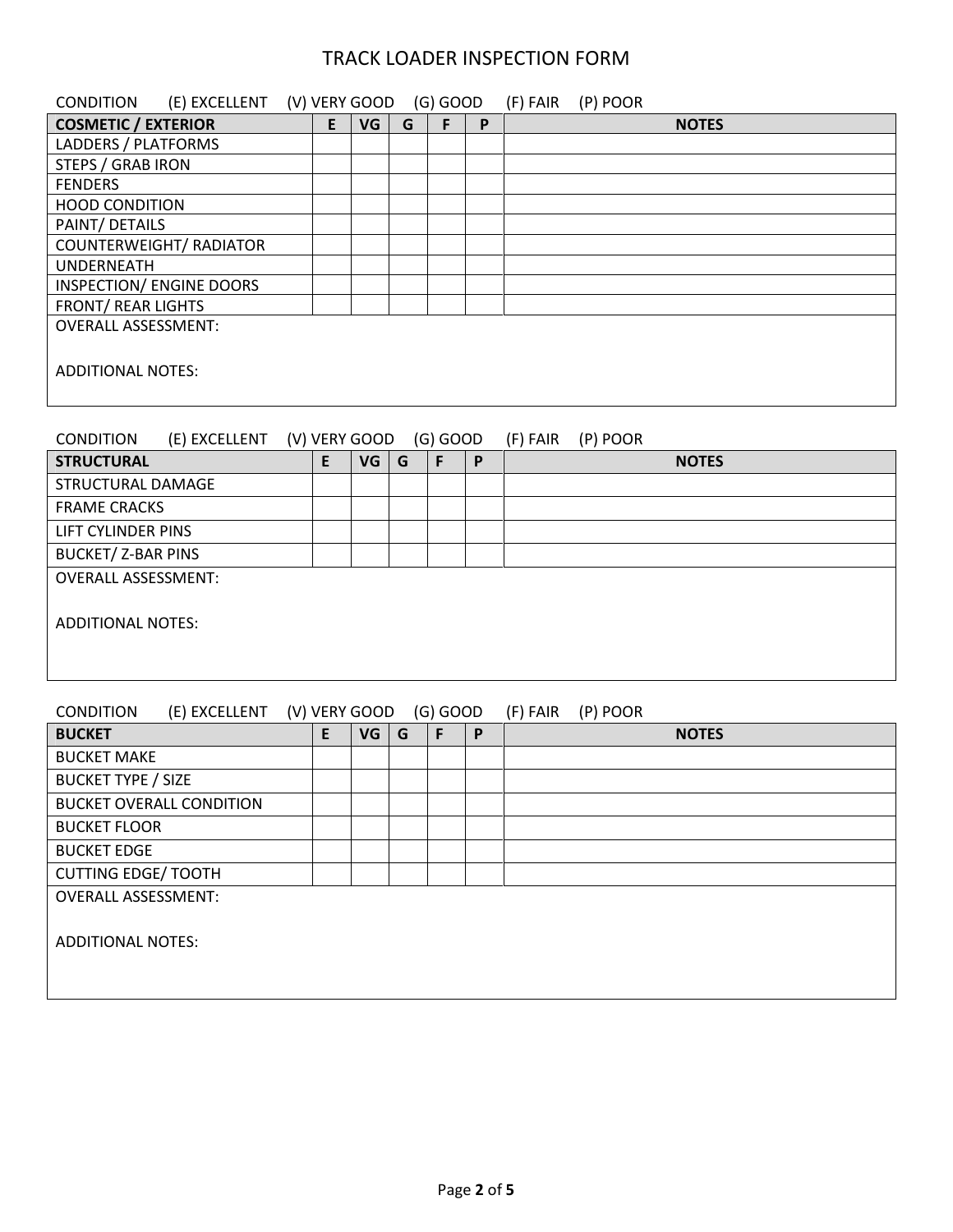| (E) EXCELLENT (V) VERY GOOD (G) GOOD<br><b>CONDITION</b> |   |                 |   |   |   | (F) FAIR (P) POOR |
|----------------------------------------------------------|---|-----------------|---|---|---|-------------------|
| <b>POWERTRAIN</b>                                        | E | VG <sub>1</sub> | G | F | P | <b>NOTES</b>      |
| <b>ENGINE MAKE/ MODEL</b>                                |   |                 |   |   |   |                   |
| <b>EPA TIER</b>                                          |   |                 |   |   |   |                   |
| <b>ENGINE SN</b>                                         |   |                 |   |   |   |                   |
| SMOKE/ BLOW BY                                           |   |                 |   |   |   |                   |
| <b>ENGINE OIL LEVEL CONDITION</b>                        |   |                 |   |   |   |                   |
| <b>ENGINE OIL LEAKS</b>                                  |   |                 |   |   |   |                   |
| <b>RADIATOR CAP</b>                                      |   |                 |   |   |   |                   |
| <b>COOLANT LEVEL/ CONDITION</b>                          |   |                 |   |   |   |                   |
| <b>BELTS/HOSES</b>                                       |   |                 |   |   |   |                   |
| <b>TURBO</b>                                             |   |                 |   |   |   |                   |
| <b>EITHER</b>                                            |   |                 |   |   |   |                   |
| <b>TRANSMISSION TYPE</b>                                 |   |                 |   |   |   |                   |
| TRANSMISSION OPERATION                                   |   |                 |   |   |   |                   |
| TRANSMISSION OIL / LEAKS                                 |   |                 |   |   |   |                   |
| TRANSMISSION SHIFT CONTROLS                              |   |                 |   |   |   |                   |
| <b>TORQUE CONVERTOR (TESTED?)</b>                        |   |                 |   |   |   |                   |
| <b>FINAL DRIVES/ DRIVELINES</b>                          |   |                 |   |   |   |                   |
| <b>BRAKES/ CLUTCHES</b>                                  |   |                 |   |   |   |                   |
| <b>PARK BRAKE</b>                                        |   |                 |   |   |   |                   |
| <b>DIFFERENTIAL LOCK</b>                                 |   |                 |   |   |   |                   |
| FRONT/ REAR DIFFERENTIAL                                 |   |                 |   |   |   |                   |
| <b>OVERALL ASSESSMENT:</b>                               |   |                 |   |   |   |                   |
| <b>ADDITIONAL NOTES:</b>                                 |   |                 |   |   |   |                   |

#### CONDITION (E) EXCELLENT (V) VERY GOOD (G) GOOD (F) FAIR (P) POOR

| <b>HYDRAULICS</b>             | E | VG | G | F | P | <b>NOTES</b> |
|-------------------------------|---|----|---|---|---|--------------|
| OIL LEVEL                     |   |    |   |   |   |              |
| PUMP NOISE / LEAKS            |   |    |   |   |   |              |
| <b>AUX VALVE/ LINES</b>       |   |    |   |   |   |              |
| <b>VALVES</b>                 |   |    |   |   |   |              |
| STEERING/ LIFT CYLINDERS      |   |    |   |   |   |              |
| LINE / HOSE CONDITION         |   |    |   |   |   |              |
| <b>CAB CONTROLS</b>           |   |    |   |   |   |              |
| TILT CYLINDERS                |   |    |   |   |   |              |
| STEERING HYDS                 |   |    |   |   |   |              |
| <b>BUCKET / LIFT KICKOUTS</b> |   |    |   |   |   |              |
| <b>OVERALL ASSESSMENT:</b>    |   |    |   |   |   |              |
| <b>ADDITIONAL NOTES:</b>      |   |    |   |   |   |              |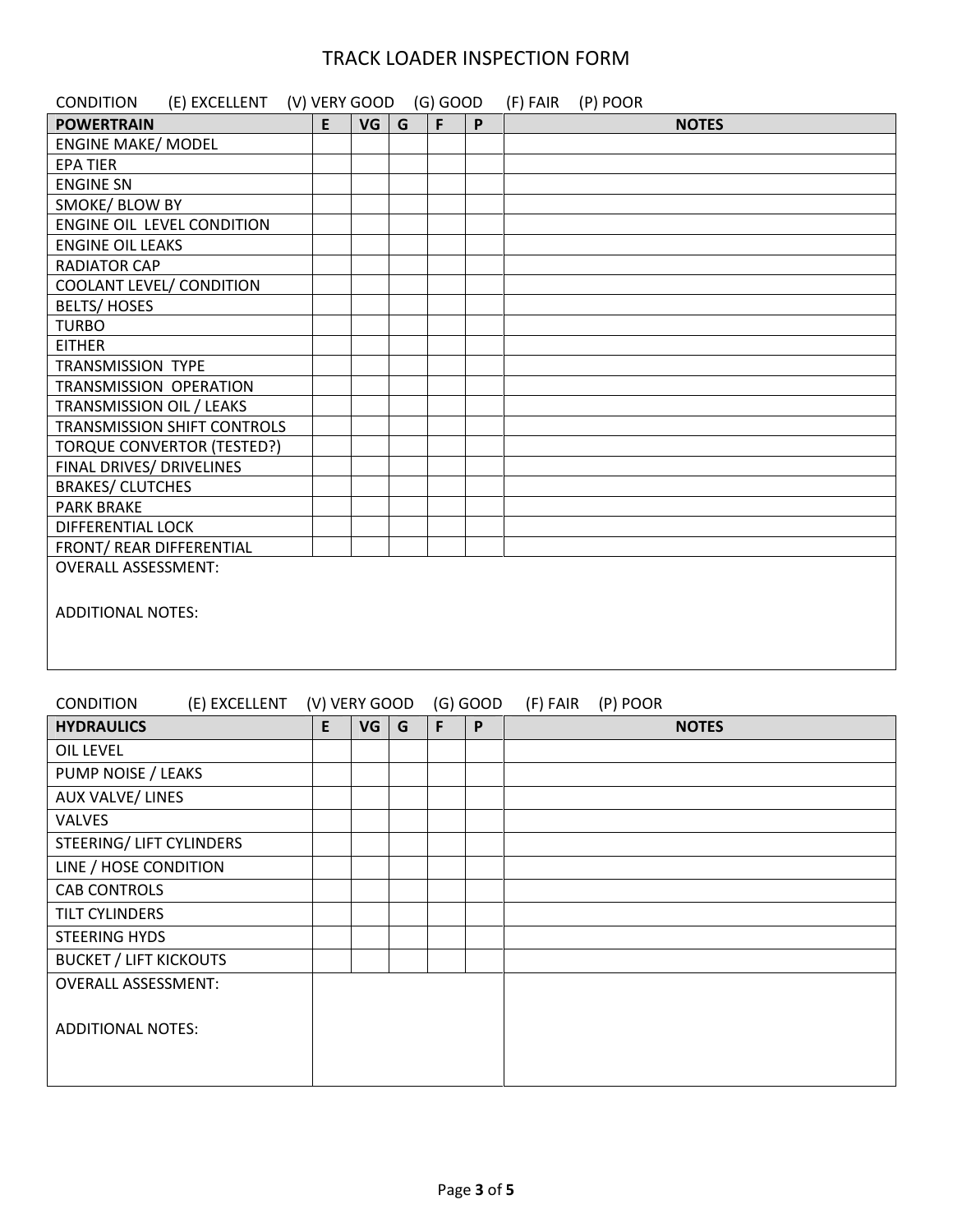| <b>CONDITION</b><br>(E) EXCELLENT (V) VERY GOOD |   |           |   | $(G)$ GOOD |   | (F) FAIR | (P) POOR |              |  |
|-------------------------------------------------|---|-----------|---|------------|---|----------|----------|--------------|--|
| <b>UNDERCARRIAGE/TIRES</b>                      | E | <b>VG</b> | G | F          | P |          |          | <b>NOTES</b> |  |
| <b>OVERALL CONDITION</b>                        |   |           |   |            |   |          |          |              |  |
| <b>PAD SIZE</b>                                 |   |           |   |            |   |          |          |              |  |
| PAD BRAND                                       |   |           |   |            |   |          |          |              |  |
| PAD % REMAIN (L)                                |   |           |   |            |   |          |          |              |  |
| PAD % REMAIN (R)                                |   |           |   |            |   |          |          |              |  |
| CHAIN BRAND (L)                                 |   |           |   |            |   |          |          |              |  |
| CHAIN BRAND (R)                                 |   |           |   |            |   |          |          |              |  |
| CHAIN % REMAIN (L)                              |   |           |   |            |   |          |          |              |  |
| CHAIN % REMAIN (R)                              |   |           |   |            |   |          |          |              |  |
| <b>BUSHING % REMAIN (L)</b>                     |   |           |   |            |   |          |          |              |  |
| <b>BUSHING % REMAIN (R)</b>                     |   |           |   |            |   |          |          |              |  |
| SPROCKET BRAND (L)                              |   |           |   |            |   |          |          |              |  |
| <b>SPROCKET BRAND (R)</b>                       |   |           |   |            |   |          |          |              |  |
| <b>SPROCKETS % REMAIN (L)</b>                   |   |           |   |            |   |          |          |              |  |
| <b>SPROCKETS % REMAIN (R)</b>                   |   |           |   |            |   |          |          |              |  |
| <b>IDLER BRAND (L)</b>                          |   |           |   |            |   |          |          |              |  |
| <b>IDLER BRAND (R)</b>                          |   |           |   |            |   |          |          |              |  |
| <b>IDLER % REMAIN (L)</b>                       |   |           |   |            |   |          |          |              |  |
| <b>IDLER % REMAIN (R)</b>                       |   |           |   |            |   |          |          |              |  |
| <b>ROLLERS % REMAIN (L)</b>                     |   |           |   |            |   |          |          |              |  |
| <b>ROLLERS % REMAIN (R)</b>                     |   |           |   |            |   |          |          |              |  |
| <b>OVERALL ASSESSMENT:</b>                      |   |           |   |            |   |          |          |              |  |
| <b>ADDITIONAL NOTES:</b>                        |   |           |   |            |   |          |          |              |  |

| (E) EXCELLENT<br><b>CONDITION</b> | (V) VERY GOOD |    |   | $(G)$ GOOD |   | (P) POOR<br>(F) FAIR |
|-----------------------------------|---------------|----|---|------------|---|----------------------|
| <b>RIPPER/ AUX</b>                | E.            | VG | G | F          | P | <b>NOTES</b>         |
| <b>RIPPER MAKE</b>                |               |    |   |            |   |                      |
| <b>RIPPER TYPE</b>                |               |    |   |            |   |                      |
| RIPPER OVERALL CONDITION          |               |    |   |            |   |                      |
| <b>SHANKS</b>                     |               |    |   |            |   |                      |
| <b>AUX ATTACHMENT MAKE</b>        |               |    |   |            |   |                      |
| AUX ATTACHMENT MODEL / SIZE       |               |    |   |            |   |                      |
| AUX ATTACHMENT CONDITION          |               |    |   |            |   |                      |
| AUX ATTACHMENT OPERATION          |               |    |   |            |   |                      |
| <b>OVERALL ASSESSMENT:</b>        |               |    |   |            |   |                      |
|                                   |               |    |   |            |   |                      |
| <b>ADDITIONAL NOTES:</b>          |               |    |   |            |   |                      |
|                                   |               |    |   |            |   |                      |
|                                   |               |    |   |            |   |                      |
|                                   |               |    |   |            |   |                      |